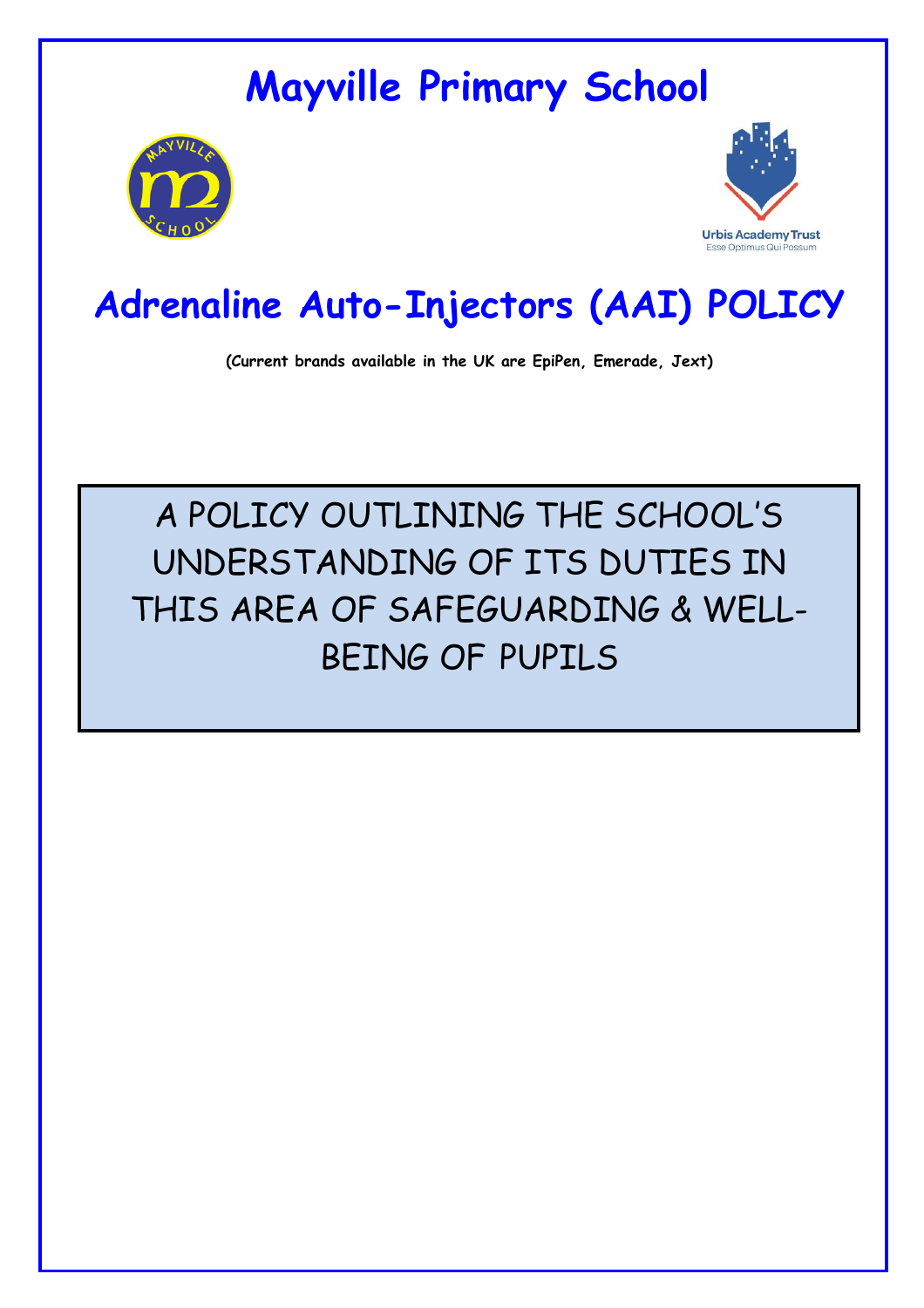## **Mayville Primary School Adrenaline Auto-Injector (AAI) Policy**

**"At Mayville Primary School, we have due regard for our duties under the Equality Act 2010. This 'Adrenaline Auto-Injector (AAI) Policy' reflects our duties to: eliminate discrimination, advance equality of opportunity and foster good relations."**

#### **1. Policy Statement**

Mayville Primary School seeks to provide a safe environment for staff and pupils who are at risk of severe allergic reactions. It undertakes to ensure that anyone suffering a severe allergic reaction will be treated appropriately and enabled to access emergency services promptly.

This AAI policy has been drafted in light of recommendations from the Department for Education about the additional purchase of a school based AAI and the administration of the AAI in an emergency.

The school has  $4 \times AAI$  devices (EpiPens) of its own:

2 x Epipen Junior (0.15mg) for children age under 6 years

2 x Epipen (0.3mg) for children age 6-12 years.

They are stored in the medical room. They are to be used only in an emergency when a pupil suffers a potential allergic reaction and does not have their own AAI (EpiPen) to hand.

Parents have been made aware of the school based AAI's and the school has a register list of those who have given consent for them to be used in the event of an emergency.

#### **2. Protocol**

Anaphylaxis is a severe systemic allergic reaction. At the extreme end of the allergic spectrum, the whole body is affected usually within minutes of exposure to the allergen. It can take seconds or several hours.

Anaphylaxis involves one or both of two features:

- a) Respiratory difficulty (swelling of the airway or asthma)
- b) Hypotension (fainting, collapse or unconsciousness)

#### **The symptoms are:**

- Persistent cough
- Hoarse voice
- Difficulty in swallowing or speaking, swollen tongue
- Alterations in the heart rate
- Hives anywhere on the body
- Abdominal cramps and nausea
- Sudden feeling of weakness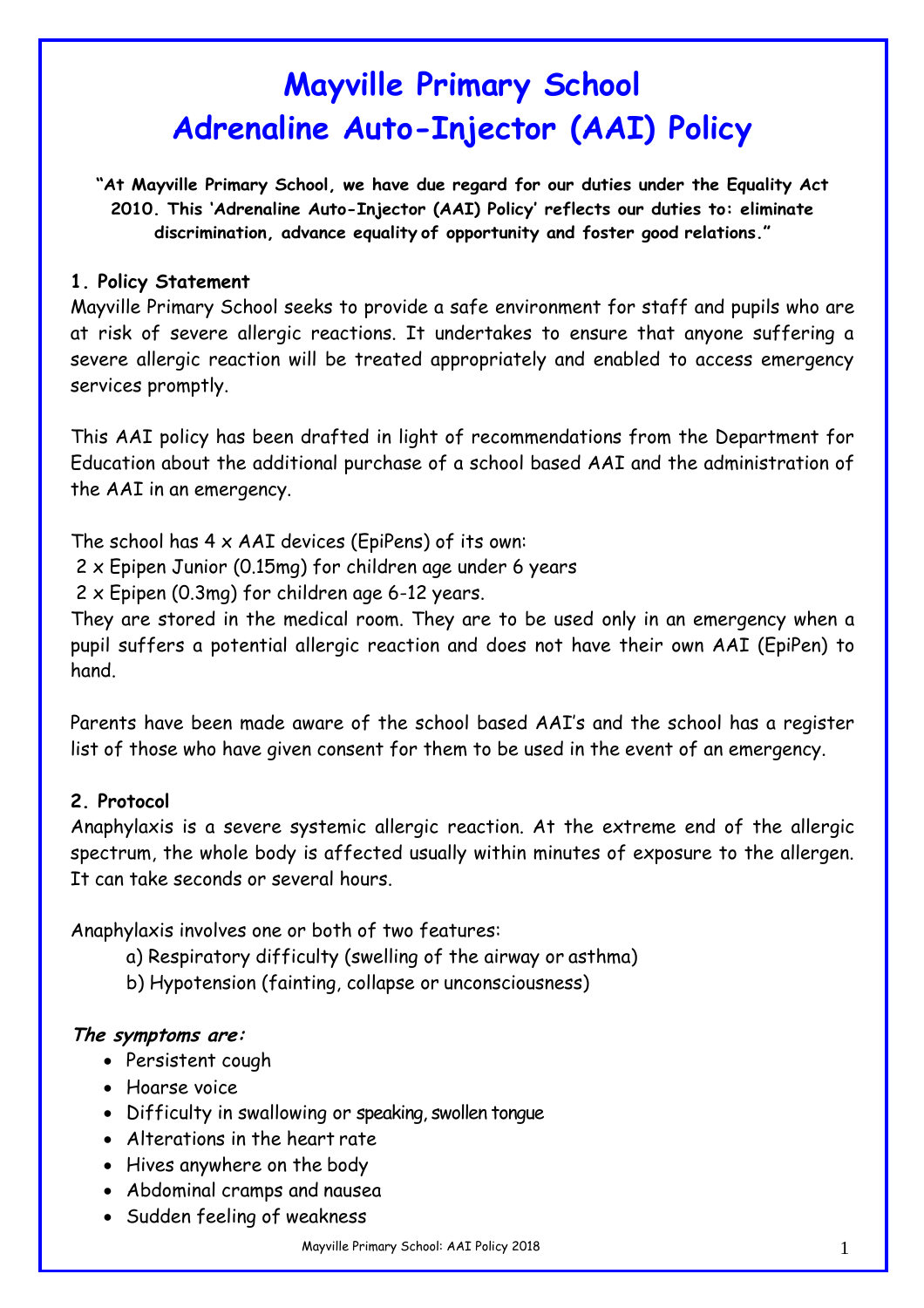- Difficulty or noisy breathing
- Wheezing
- Persistent dizziness
- Becoming pale or floppy
- Suddenly sleepy, collapse, unconsciousness.

Please refer to the protocol for emergency for an allergic reaction on page 4 of this policy.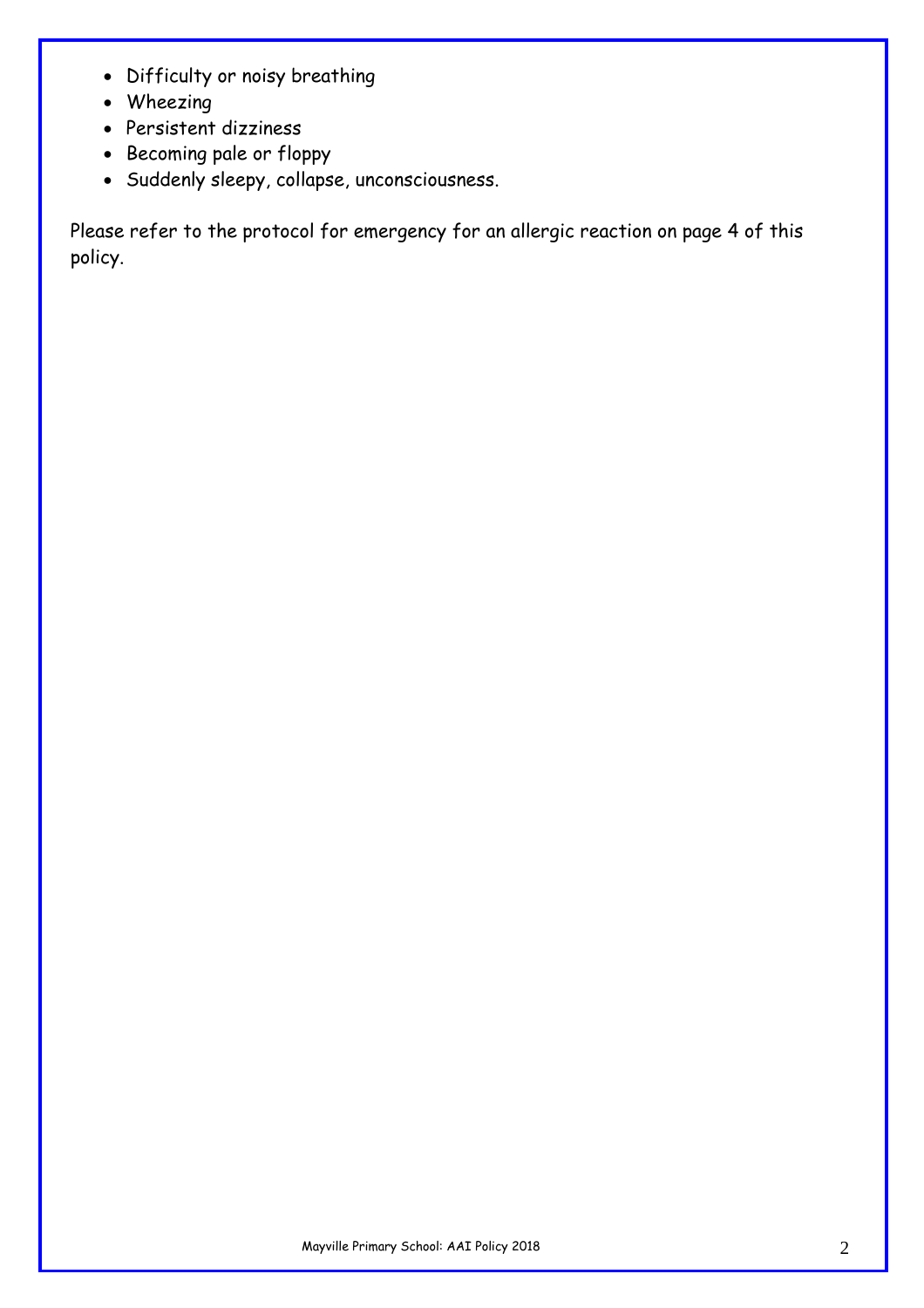#### **3. Procedure**

- The medical histories of all new pupils are carefully searched to identify possible cases of allergy sufferers. Any medical questionnaires not returned are to be vigorously pursued. Staff are aware of pupils who may require an AAI and their photo and medical information is published on the medical information sheets. The staff and school's first aiders are all aware of these pupils.
- As a school, we ensure that the presence in school of a susceptible pupil is made aware to all those who need to know. Children are identified by photographs displayed on the medical notice boards in the staff room, in the child's class register, in the school kitchen as well as in the school's main office.
- If a particular allergen is identified eg. Peanuts, consideration should be made to ask the Caterlink staff to avoid this ingredient. Parents are advised that it is their responsibility to complete the Caterlink Special Diet/Allergy Form giving the details of the allergy so that the caterers can make an assessment and liaise with the parent. This form is available on our school website: http://www.mayville.waltham.sch.uk
- It should be noted that Mayville Primary is not a "nut free" school.
- Adrenaline Auto-Injectors (AAI) are stored in a clearly labeled box on a shelf in the medical room.
- A written protocol for treatment of anaphylaxis is kept with each AAI.
- Parents are responsible for checking the AAI expiry dates regularly. This is followed up on a termly basis by the school office.
- Children who have been prescribed an AAI know where to access them at all times. The school does have its own spare AAI and they are kept in a clearly labeled box on a shelf in the medical room

#### **4. Use of Adrenaline Auto-Injector in School**

As a school, we recognize an AAI should only be administered to children to whom it has been prescribed. This should be by a person who has received training and feels competent to use the device. In the event of an emergency, another member of staff may administer the AAI under the guidance of 999 support.

If a child is suspected of having an anaphylactic reaction for the first time the Emergency Services should be called immediately (999/112). The operator will tell you how to manage the casualty while you wait for the ambulance.

Staff receive Anaphylaxis Training annually led by either a member of the School Nurse Team or external agencies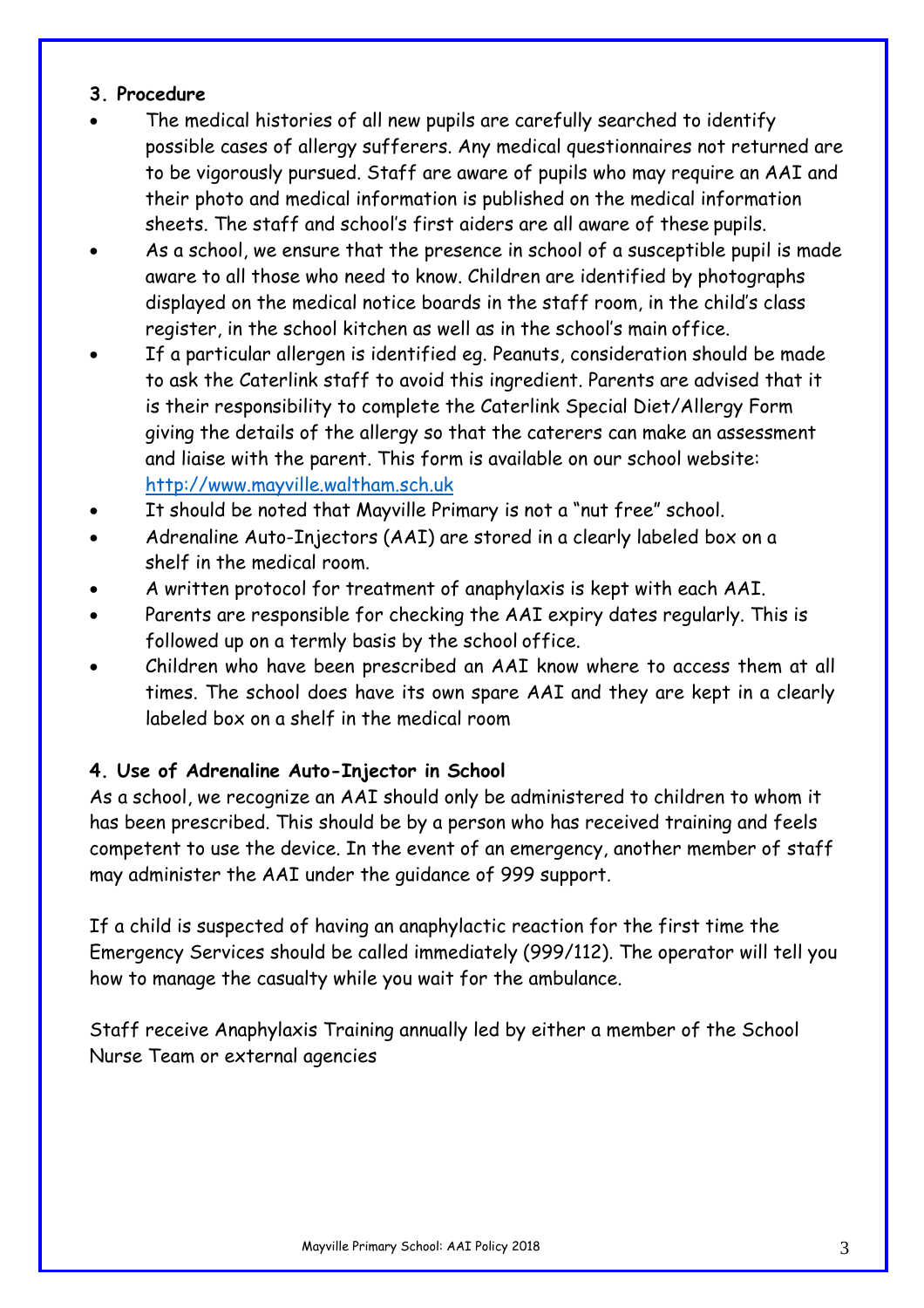### **Mayville Primary School**

### **PROTOCOL FOR EMERGENCY TREATMENT FOR AN ALLERGIC REACTION**

**ASSESS THE SITUATION – ACT PROMPTLY**

Send someone to the location of the AAI, e.g. the medical room

The child may also need their inhaler

**SEVERE REACTION**

**Wheezy, difficulty breathing, coughing, choking Difficulty speaking Pale, sweaty, floppy A rash may also be present The child may collapse/become unconscious**

**Ask someone to CALL 999 FOR AN AMBULANCE stating possible anaphylactic shock**

 $\bf \Phi$ 

#### **ADMINISTER EPIPEN (reference www.epipen.co.uk)**

- Grasp Epipen in dominate hand (the hand you write with), with thumb nearest blue safety cap and form fist around unit (orange tip down)
- With other hand, pull off blue safety cap
- Hold Epipen approximately 10cm away from the outer thigh. The orange tip should point towards the thigh.

Jab the EpiPen firmly into outer thigh at a right angle (90 degree angle) (listen for click). EpiPen can be injected through clothing. Check that orange end will not hit buckles, zips, buttons or thick seams on an individual's clothes.

- Hold in place for 10 seconds.
- Epipen should be removed and handed to team taking over management of patient
- Massage injection site for 10 seconds.
- Patient must go to A&E as relapse can occur within a few hours and/or further management may be required.
- Each Epipen can only be used once. If symptoms don't improve, administer a second EpiPen after 5-15 minutes.
- If conscious, lay child on the floor with legs elevated
- Sit the pupil up if breathing is difficult.
- If unconscious, place in recovery position to maintainairway
- Stay with child until further help arrives.

#### **IF CONDITION DETERIORATES AND THE CHILD STOPS BREATHING BEGIN RESUSCITATION (CPR)**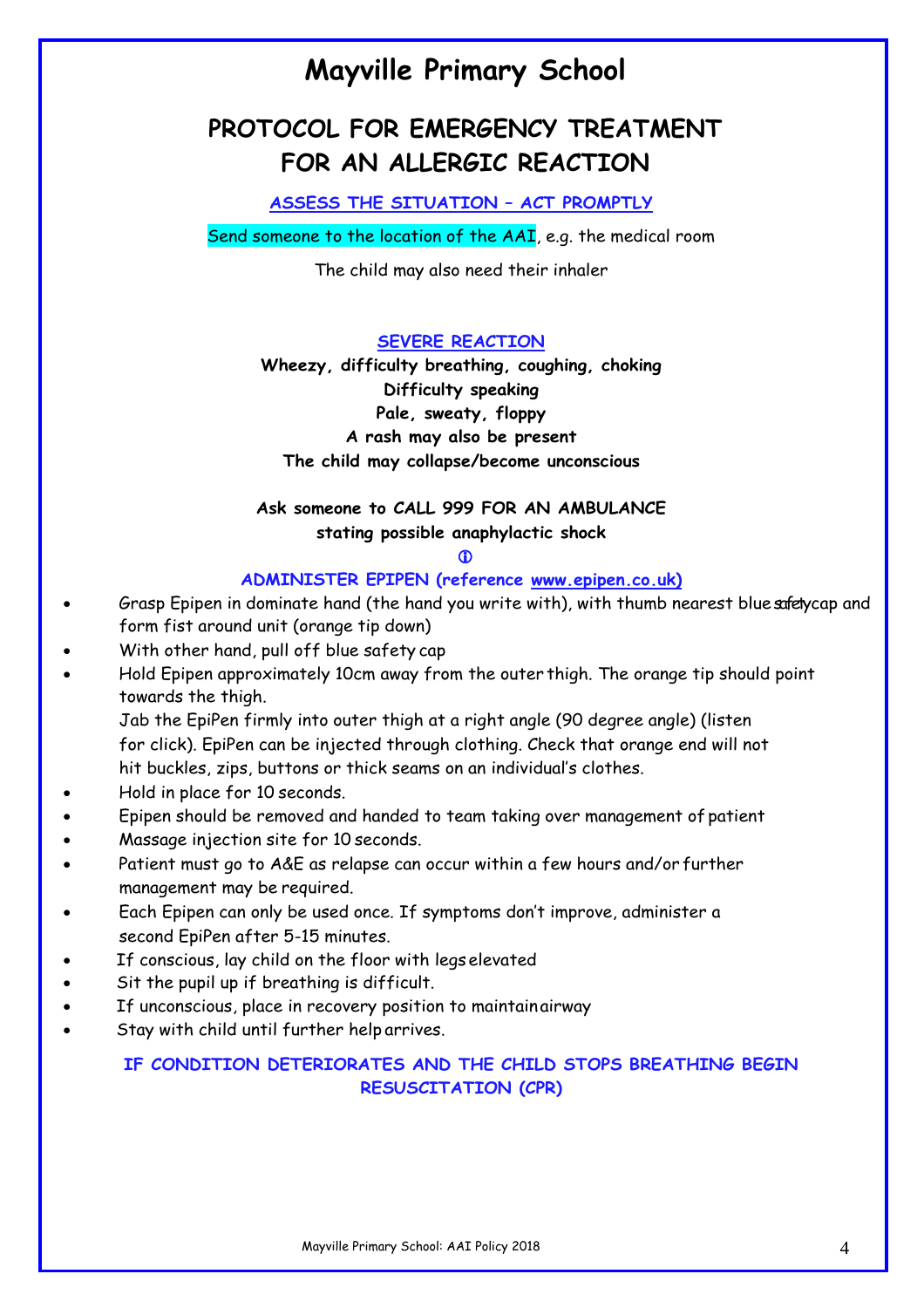### **Mayville Primary School Guide to Using An EpiPen® and Trainer Pen - Simple Steps**

- 1. Using an EpiPen® is easy, especially if you practise using the Trainer Pen. Staff should familiarise themselves with these simple steps so that they are clear about what to do in an emergency.
- 2. There is no need to remove clothing to use an EpiPen®, but make sure the orange end will not hit buckles, zips, buttons or thick seams on an individual's clothes.
- 3. To remove EpiPen® from the carry case. Flip open the lid on the carry case. Tip the carry case and slide the EpiPen® out of the carry case.
- 4. Lie the individual down with the legs slightly elevated to keep the blood flowing or sit the individual up if breathing is difficult.



5. Each EpiPen® can only be used once. If symptoms don't improve, you can administer a second EpiPen® after 5-15 minutes.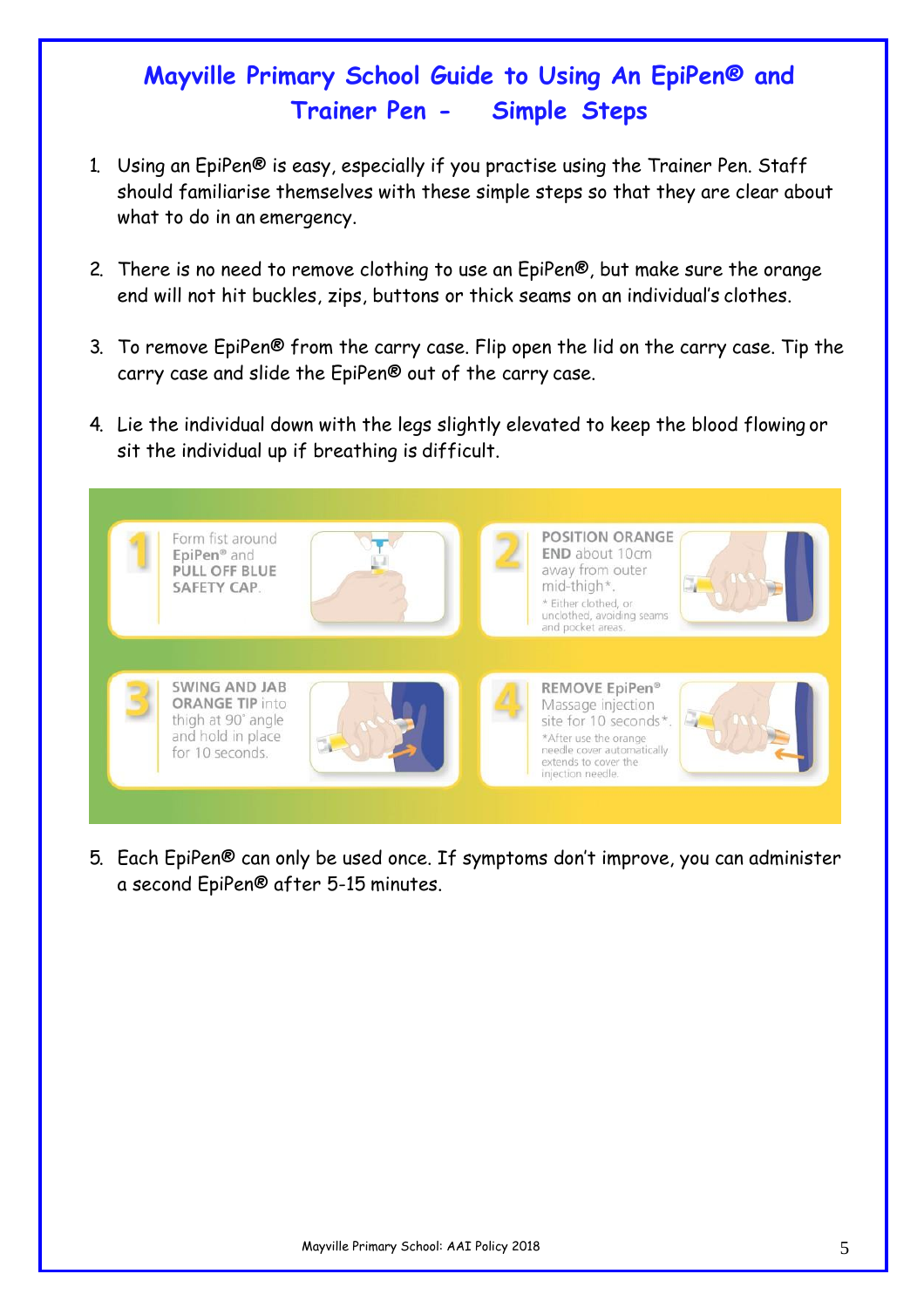### **Points to Note in the Event of an Emergency**

**ff** You Must call 999, ask for an ambulance and state 'anaphylaxis'. JJ

- 6. Ensure the individual stays lying down or seated and have someone stay with the individual until they have been assessed by a paramedic.
- 7. Unconscious patients should be placed in the recovery position.



To reset the EpiPen® Trainer Pen

- 1. Replace the blue safety cap.
- 2. Place the orange tip on a hard surface, squeeze the sides of the orange tip and push down.